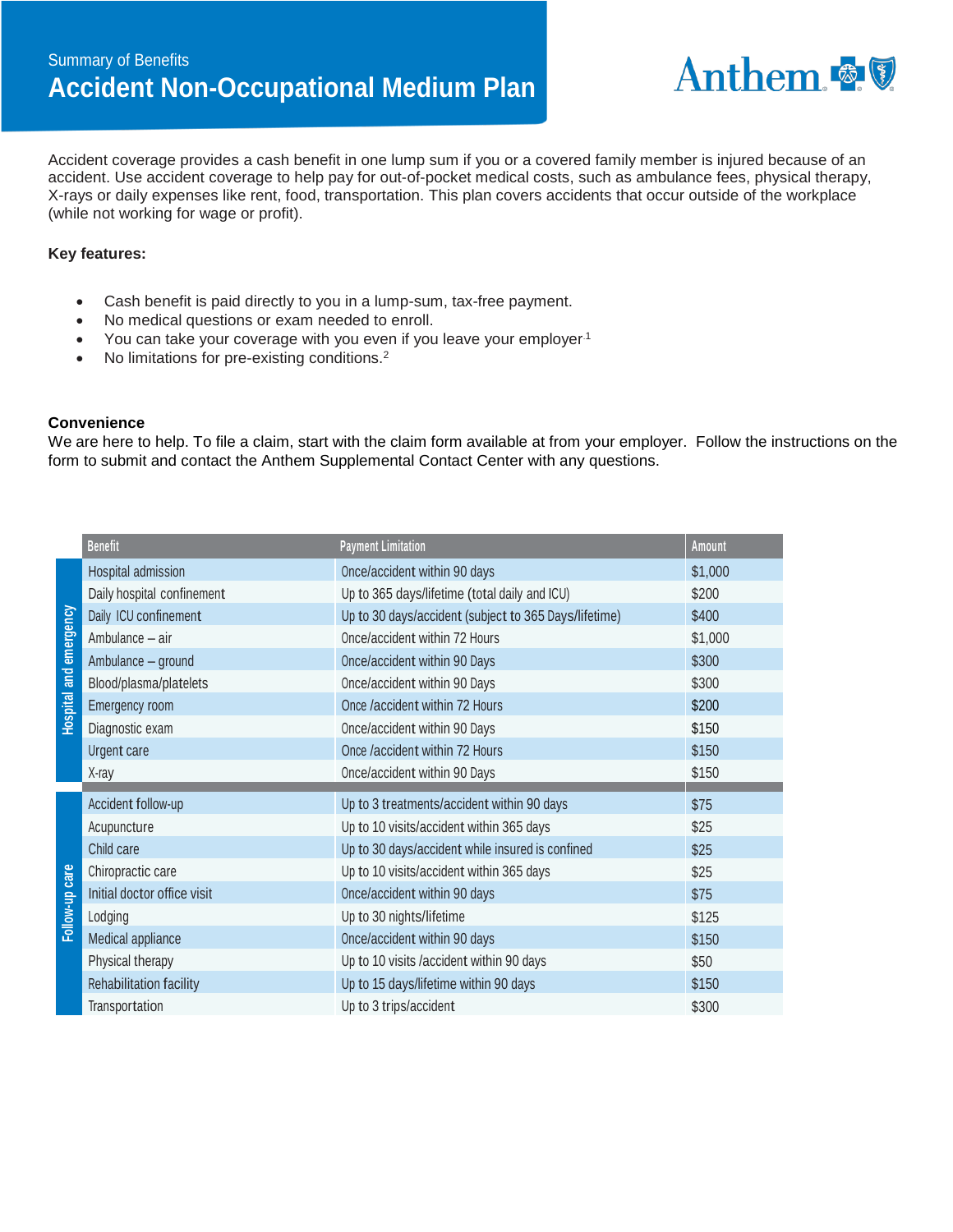|                              | <b>Benefit</b>                                   | <b>Payment Limitation</b>                                                              | <b>Amount</b> |
|------------------------------|--------------------------------------------------|----------------------------------------------------------------------------------------|---------------|
|                              | Abdominal/thoracic surgery                       | Once/accident within 90 Days                                                           | \$1,000       |
|                              | Arthroscopic surgery                             | Once/accident within 90 Days                                                           | \$300         |
|                              | Concussion                                       | Up to 3 Concussions/year within 72 Hours                                               | \$200         |
|                              | Emergency dental - crown                         | Highest benefit once/accident within 90 Days                                           | \$300         |
|                              | Emergency dental - extraction                    | Highest benefit once/accident within 90 Days                                           | \$100         |
| Specified injury & surgeries | Eye injury - object removal                      | Highest benefit once/accident within 90 Days                                           | \$150         |
|                              | Eye injury - surgery                             | Highest benefit once/accident within 90 Days                                           | \$450         |
|                              | Knee cartilage - with repair                     | Highest benefit once/accident within 12 Months                                         | \$750         |
|                              | Knee cartilage - without repair                  | Highest benefit once/accident within 12 Months                                         | \$150         |
|                              | Laceration $-2$ to 6 inches                      | Highest benefit once/accident within 72 Hours                                          | \$150         |
|                              | Laceration - 6-inch or greater                   | Highest benefit once/accident within 72 Hours                                          | \$300         |
|                              | Ruptured disc                                    | Once/accident within 365 Days                                                          | \$750         |
|                              | Tendon/ligament/rotator cuff - single            | Highest benefit once/accident within 365 Days                                          | \$750         |
|                              | Tendon/ligament/rotator cuff-two or more         | Highest benefit once/accident within 365 Days                                          | \$1,000       |
|                              | Coma ( $\geq$ 168 continuous hours)              | Once/accident within 90 days                                                           | \$10,000      |
|                              | Burn - 2nd degree ( $\geq$ 34% of body surface)  | Highest benefit once/accident within 72 Hours                                          | \$1,000       |
|                              | Burn - 3rd degree (≥ 18 sq. in. of body surface) | Highest benefit once/accident within 72 Hours                                          | \$10,000      |
|                              | Burn - skin graft (3rd-degree burn)              | Once/accident.<br>25% of 3rd-degree burn benefit                                       |               |
| Catastrophic                 | Home health care                                 | Per Day, Up to 30 days/accident                                                        |               |
|                              | Paralysis - quadriplegia                         | Highest benefit once/accident within 90 days                                           | \$50          |
|                              | Paralysis - paraplegia                           | Highest benefit once/accident within 90 Days                                           | \$10,000      |
|                              | Prosthesis - single                              | Highest benefit once/accident within 365 days                                          | \$5,000       |
|                              | Prosthesis - 2 or more                           | Highest benefit once/accident within 365 Days                                          | \$750         |
|                              |                                                  |                                                                                        | \$1,500       |
|                              | Accidental death                                 | - Within 90 days, payable once/accident                                                | \$50,000      |
|                              | Common carrier death                             | - 50% benefit for covered spouse<br>- 25% benefit for covered child(ren)               | \$150,000     |
|                              | Both hands or both feet                          |                                                                                        | \$50,000      |
| and dismemberment            | Sight - both eyes                                |                                                                                        | \$50,000      |
|                              | Speech & hearing (both ears)                     |                                                                                        | \$50,000      |
|                              | 1 Hand & 1 foot                                  |                                                                                        | \$25,000      |
|                              | 1 Hand/foot & sight of 1 eye                     |                                                                                        | \$50,000      |
| <b>Accidental death</b>      | 1 Hand or 1 foot                                 |                                                                                        | \$25,000      |
|                              | $Signt - 1$ eye                                  |                                                                                        | \$25,000      |
|                              | Speech or hearing (both ears)                    |                                                                                        | \$25,000      |
|                              | Thumb & index finger (same hand)                 |                                                                                        | \$5,000       |
|                              | Ankle, Foot Bones (Except Toes)                  | - Payable for either Open or Closed/Non-Surgical Dislocation                           | \$1,400       |
|                              | Collarbone - Acromio/Separation                  | Benefit for dependent spouse or child(ren) are 100% of the amount<br>shown             | \$320         |
|                              | Collarbone - Sternoclavicular                    | - Incomplete dislocations and dislocation without anesthesia are 25%                   | \$320         |
|                              | Elbow                                            | of the benefit shown                                                                   | \$640         |
| Dislocation schedule         | Finger, Toe                                      | - Multiple dislocations and fractures are payable up to 200% of the<br>highest benefit | \$320         |
|                              | Hip                                              |                                                                                        | \$3,800       |
|                              | Knee                                             |                                                                                        | \$1,800       |
|                              | Lower Jaw                                        |                                                                                        | \$640         |
|                              | Shoulder (Glenohumeral)                          |                                                                                        | \$1,400       |
|                              | Wrist                                            |                                                                                        | \$1,400       |
|                              | Hand Bones (Except Fingers)                      |                                                                                        | \$640         |